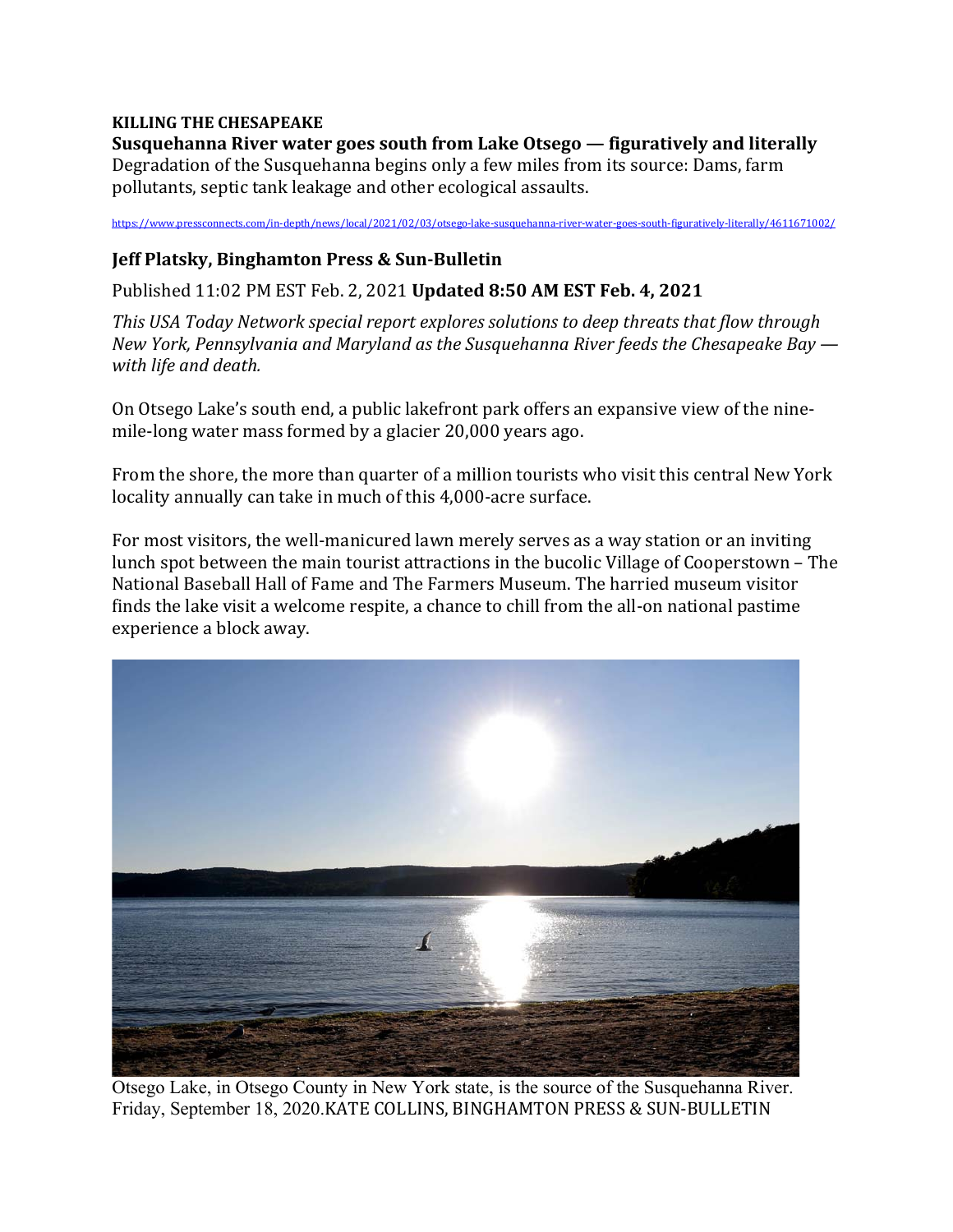Others, on literary tourism treks, attempt to envision the lake as it was more than 150 years ago, when James Fenimore Cooper set scenes for three Leatherstocking series novels against this grand expanse.

"Lake Otsego is a sheet of limpid water, extending ... about nine miles, and varying in width from about three-quarters of a mile to a mile and a half," Cooper writes in "The Chronicles of Cooperstown." "It has many bays and points, and as the first are graceful and sweeping, and the last low and wooded, they contribute largely to its beauty. The water is cool and deep, and the fish are consequently firm and sweet."



At the SUNY Oneonta Biological Field Station near Cooperstown, NY, lecturer Paul Lord, researcher Jim Vogler and undergraduate intern Deanna Caracciolo prepare for a SCUBA dive as part of ongoing research on zebra mussels in Otsego Lake....MICHAEL FORSTER ROTHBART

Even today, Otsego Lake — fed by more than 20 streams and other underground aquifers — is pristine by present-day standards. Eight miles of eastern lakefront is jealously guarded from development through ownership by the Clark Foundation, the philanthropic arm of the long-tenured Cooperstown family that traces its fortune back to Singer sewing machines. Septic systems serving the 400 or so homes and cottages that line other parts of the lake shore are strictly monitored and inspected every five years.

"People around here have been listening for 50 years and they have a very good idea of what's needed to protect the quality of the lake," said Willard Harman, Otsego Lake research chairman and distinguished professor at the State University of New York at Oneonta, who has been managing the campus field station on the west lake shore for about 50 years.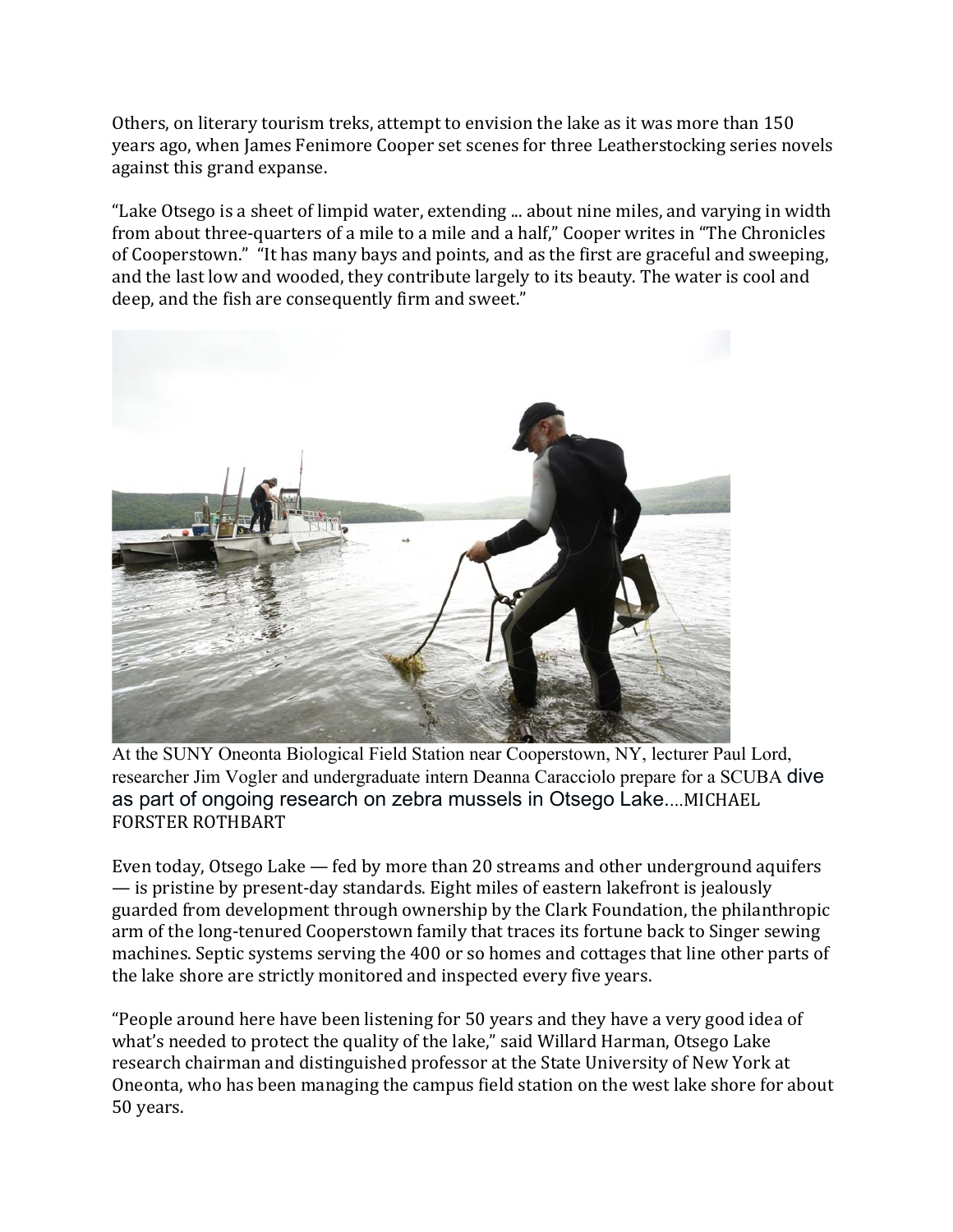

## **An ecological assault**

But conditions all go south, literally and figuratively, 1,000 feet east of Cooperstown's Lake Front Park. That's where the lake feeds the start of the Susquehanna River's circuitous 444 mile journey through New York, Pennsylvania and Maryland into the Chesapeake Bay.

It doesn't take long before these relatively unblemished waters come under assault from a host of ecological misdeeds. And the river's natural self-defense systems, which in the past have served to guard the stream against the ravages of storm drainage, are increasingly becoming ineffective as invasive species and other onslaughts render them incapable of natural cleanup.



**View |17 Photos Susquehanna River source is Otsego Lake in New York** 

Otsego Lake, a 4,046-acre lake located in Otsego County in New York state is the source of the Susquehanna River.

Degradation begins only a few miles downstream. Farm runoff carrying nitrogen and phosphorous, oxygen depleting substances, flow unchecked into the river. Poorly monitored septic tank leach fields along the stream bed slowly leak other contaminants into the swiftly running waters.